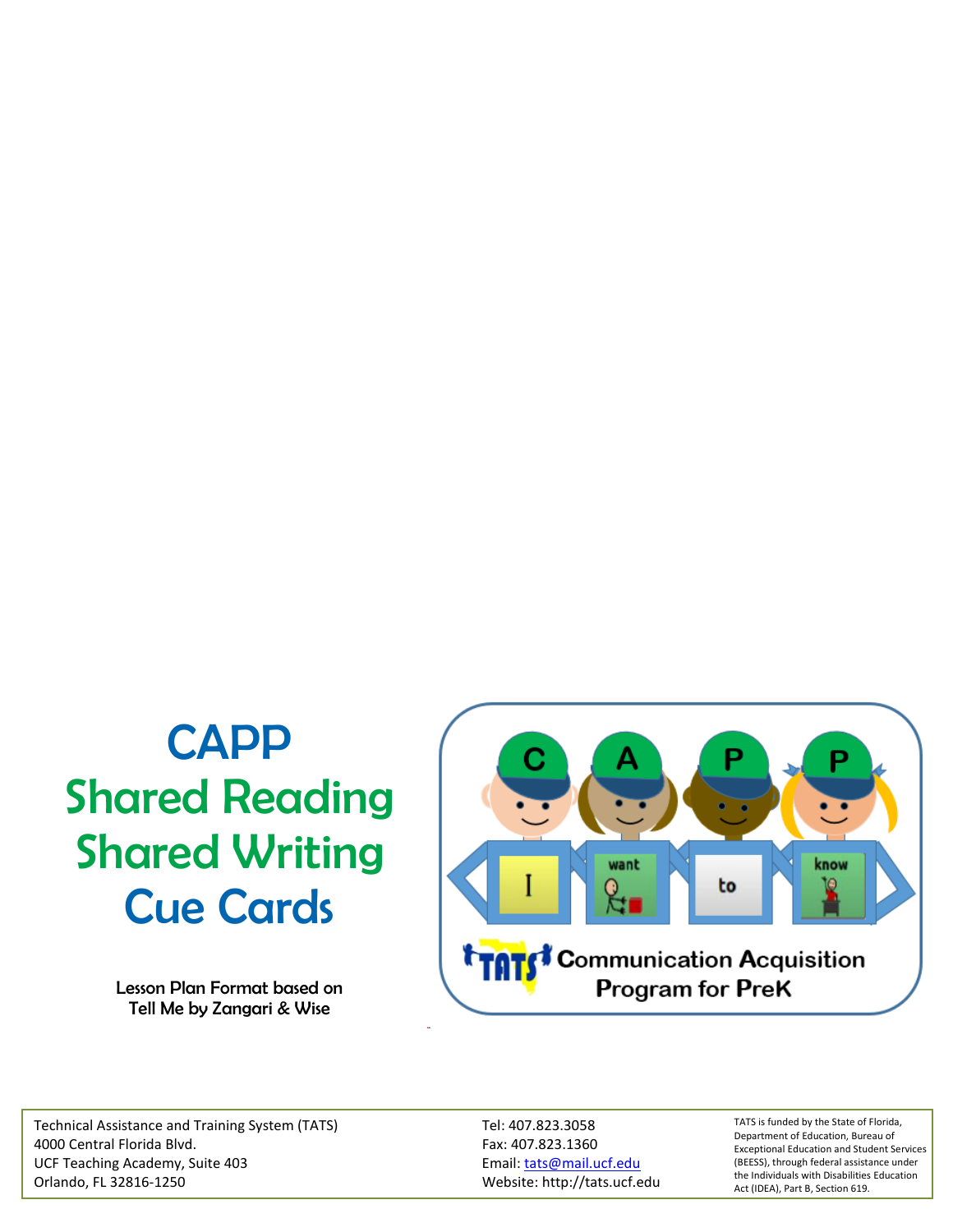| <b>LESSON 1 SHARED READING</b> |                                    |                                    |
|--------------------------------|------------------------------------|------------------------------------|
|                                | <b>ACTIVITY</b>                    | <b>MATERIALS YOU NEED</b>          |
| Setting the Stage              | -Introduce core words              | <b>Word Cards</b>                  |
|                                | -Review a concept of print learned | Manual boards                      |
| 2 minutes                      | from a previous book               | Personal and shared SGDs           |
| Getting Ready to Read          | -Introduce book: Here is our new   | <b>Book</b>                        |
|                                | book. We will look at it tomorrow. | Manual boards                      |
| 1 minute                       | It has our special words.          | <b>Word Cards</b>                  |
| Follow Up Activity             | -Core word practice                | Story toys                         |
| 2 minutes                      |                                    | <b>Word Cards</b><br>Manual boards |

| <b>LESSON 2 SHARED READING</b> |                                         |                                               |
|--------------------------------|-----------------------------------------|-----------------------------------------------|
|                                | <b>ACTIVITY</b>                         | <b>MATERIALS YOU NEED</b>                     |
| Setting the Stage              | -Song                                   | Song Poster                                   |
|                                | -Review core words                      | <b>Word Cards</b>                             |
|                                | -Establish a purpose - Picture Walk:    | Manual boards<br><b>Book</b>                  |
|                                | Let's look at the book to see what's in |                                               |
| 5 minutes                      | it                                      |                                               |
|                                | -Introduce a new Concept of Print       |                                               |
| Getting Ready to Read          | -Picture Walk - use corresponding story | <b>Book</b>                                   |
|                                | toys and word/symbol cards              | <b>Word Cards</b>                             |
| 5 minutes                      |                                         | Manual boards<br>Personal and shared SGDs     |
|                                |                                         |                                               |
| Follow Up Activity             | -Core word practice                     | Story toys                                    |
|                                |                                         | Personal and shared SGDs<br><b>Word Cards</b> |
| 2 minutes                      |                                         | Manual boards                                 |
|                                |                                         |                                               |
|                                |                                         |                                               |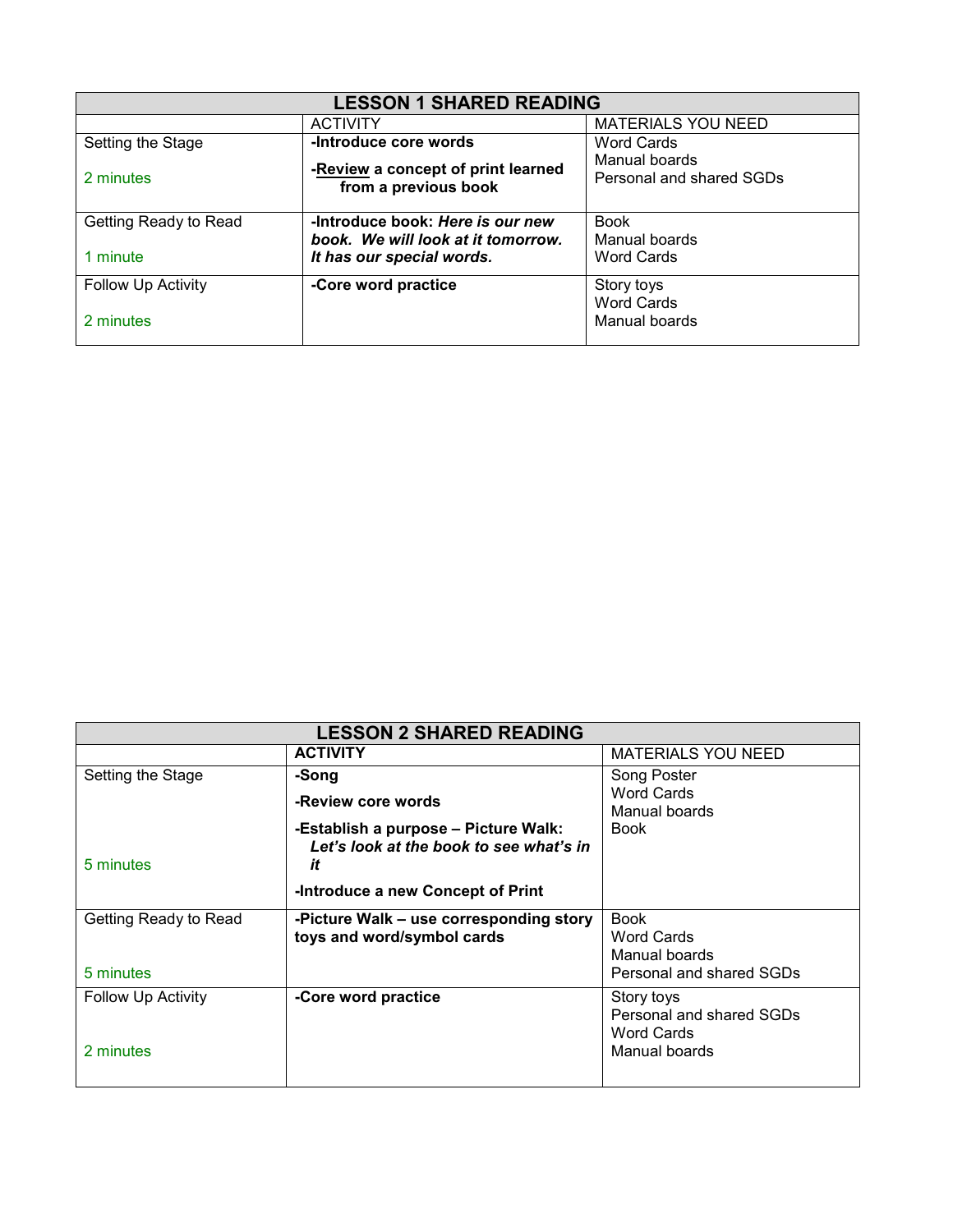| <b>LESSON 3 SHARED READING</b> |                                     |                             |
|--------------------------------|-------------------------------------|-----------------------------|
|                                | <b>ACTIVITY</b>                     | <b>MATERIALS YOU NEED</b>   |
| Setting the Stage              | -Song                               | Song Poster                 |
|                                | -Review core words                  | Word Cards<br>Manual boards |
|                                | -Establish a purpose: Read the book | Personal and shared SGDs    |
|                                | to see what is in it                | <b>Book</b>                 |
| 5 minutes                      | -Review the Concept of Print        |                             |
| Getting Ready to Read          | -Picture Walk - use corresponding   | <b>Book</b>                 |
|                                | story toys and word/symbol cards    | Word Cards                  |
| 5 minutes                      |                                     | Manual boards               |
|                                |                                     | Personal and shared SGDs    |
| <b>Follow Up Activity</b>      | -Core Word Practice                 | Story toys                  |
|                                |                                     | Personal and shared SGDs    |
|                                |                                     | <b>Word Cards</b>           |
| 2 minutes                      |                                     | Manual boards               |

| <b>LESSON 4 SHARED READING</b>         |                                                             |                                                                                                |
|----------------------------------------|-------------------------------------------------------------|------------------------------------------------------------------------------------------------|
|                                        | <b>ACTIVITY</b>                                             | <b>MATERIALS YOU NEED</b>                                                                      |
| Setting the Stage                      | -Song                                                       | Song Poster                                                                                    |
|                                        | -Review core words                                          | <b>Word Cards</b><br>Manual boards                                                             |
| 5 minutes                              | -Establish a purpose: Read the book<br>to see what is in it | Personal and shared SGDs<br><b>Book</b>                                                        |
|                                        | -Review the Concept of Print                                |                                                                                                |
| Getting Ready to Read                  | -Picture Walk                                               | <b>Book</b>                                                                                    |
| 5 minutes                              |                                                             | Word Cards<br>Manual boards<br>Personal & shared SGDs                                          |
| <b>Follow Up Activity</b><br>3 minutes | -Highlight Core words in the book                           | Book and Story toys<br>Personal & shared SGDs<br>Highlight tape<br>Word Cards<br>Manual boards |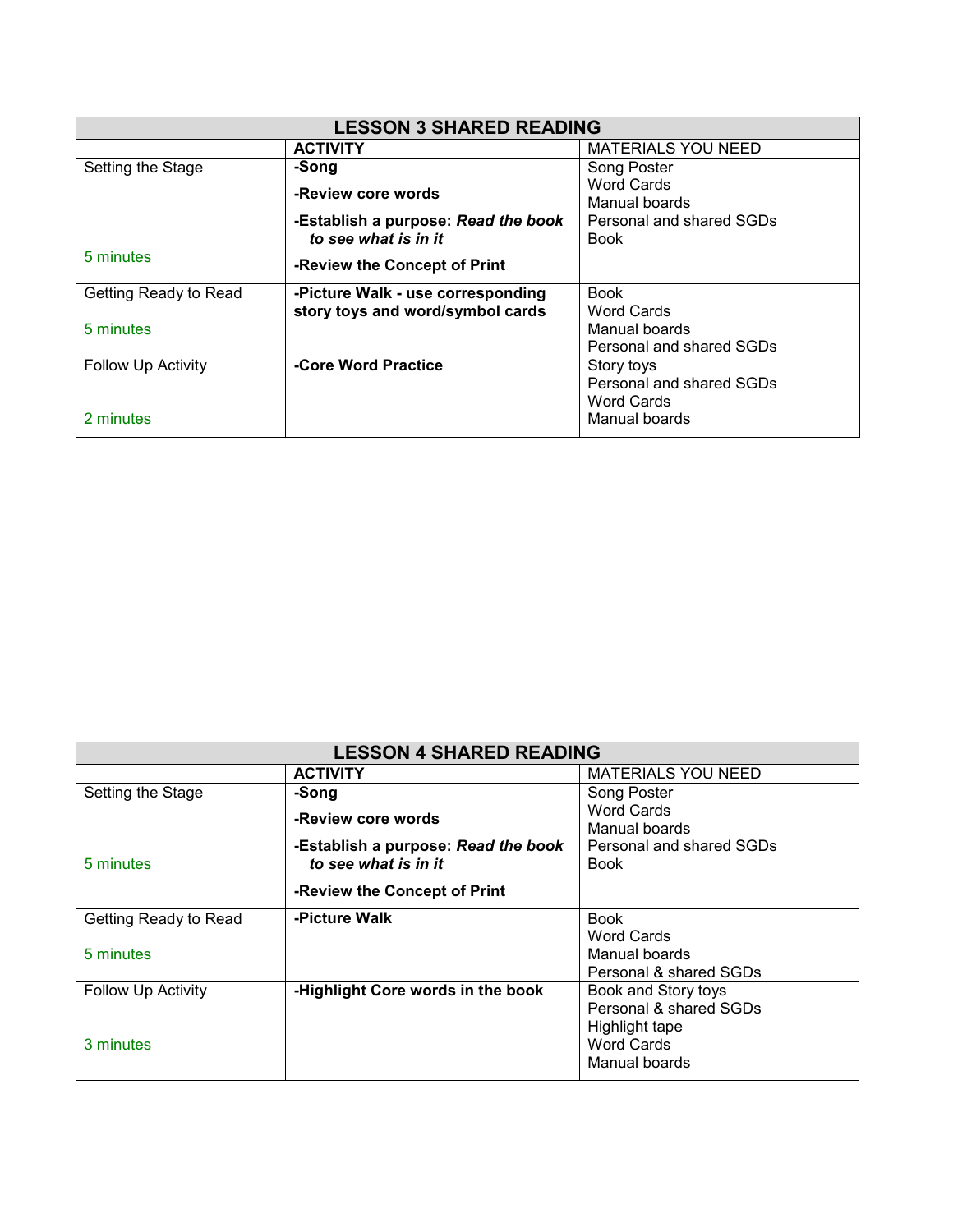| <b>LESSON 5 SHARED READING</b> |                                                                     |                                        |
|--------------------------------|---------------------------------------------------------------------|----------------------------------------|
|                                | <b>ACTIVITY</b>                                                     | <b>MATERIALS YOU NEED</b>              |
| <b>Before Reading</b>          | -Song                                                               | Song Poster                            |
|                                | -Review core words                                                  | <b>Word Cards</b>                      |
|                                |                                                                     | Manual boards                          |
|                                | -Locate highlighted words in the book                               | Personal and shared SGDs               |
| 8 minutes                      | -Establish purpose: Read the book to<br>find out WHO is in the book | <b>Book</b><br>Pointer                 |
|                                | -Review the Concept of Print                                        |                                        |
| Reading                        | -Read the book                                                      | <b>Book</b>                            |
|                                |                                                                     | <b>Word Cards</b>                      |
| 5 minutes                      |                                                                     | Manual boards                          |
|                                |                                                                     | Personal and shared SGDs               |
| Follow Up Activity             | -Create WHO poster: Let's tell WHO                                  | WHO poster template                    |
|                                | was in our story                                                    | WHO pictures to choose from            |
| 3 minutes                      |                                                                     | Story toys<br>Personal and shared SGDs |
|                                |                                                                     |                                        |

| <b>LESSON 6 SHARED READING</b>  |                                                                                          |                                                                               |
|---------------------------------|------------------------------------------------------------------------------------------|-------------------------------------------------------------------------------|
|                                 | <b>ACTIVITY</b>                                                                          | <b>MATERIALS YOU NEED</b>                                                     |
| <b>Before Reading</b>           | -Song                                                                                    | Song Poster                                                                   |
|                                 | -Review core words                                                                       | <b>Word Cards</b><br>Manual boards                                            |
|                                 | -Locate highlighted words in the story                                                   | Personal and shared SGDs                                                      |
| 8 minutes                       | -Establish a purpose: Read our book to<br>review WHO is in our story. Use story<br>toys. | <b>Book</b><br>Pointer<br><b>WHO Poster</b>                                   |
|                                 | -Review the Concept of Print                                                             |                                                                               |
| Reading<br>5 minutes            | -Read the book                                                                           | <b>Book</b><br><b>Word Cards</b><br>Manual boards<br>Personal and shared SGDs |
|                                 |                                                                                          |                                                                               |
| Follow Up Activity<br>3 minutes | -Review the WHO Poster                                                                   | Story toys<br>Personal and shared SGDs<br><b>WHO Poster</b>                   |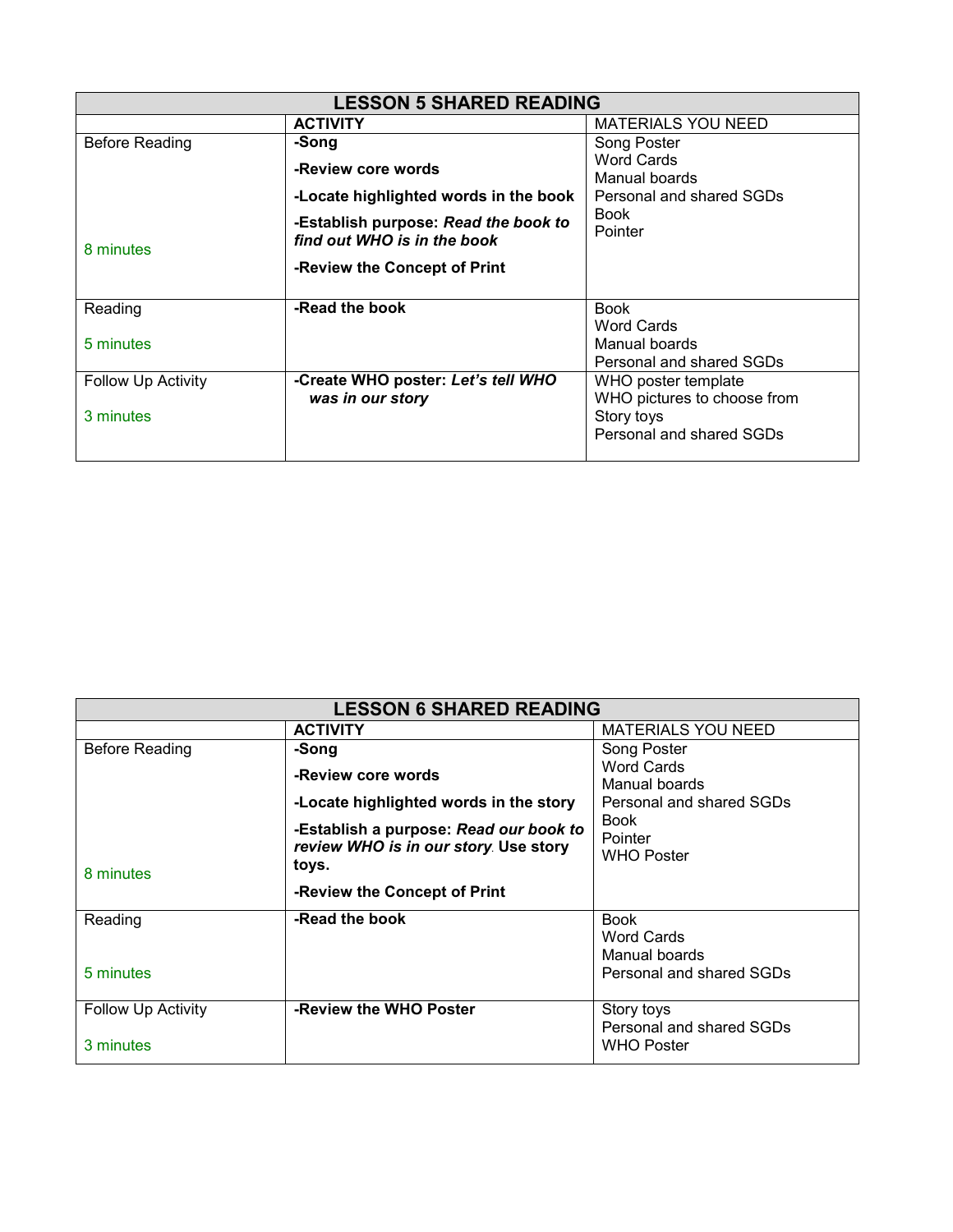| <b>LESSON 7 SHARED READING</b> |                                         |                                  |
|--------------------------------|-----------------------------------------|----------------------------------|
|                                | <b>ACTIVITY</b>                         | <b>MATERIALS YOU NEED</b>        |
| Before Reading                 | -Song                                   | Song Poster                      |
|                                | -Review core words                      | <b>Word Cards</b>                |
|                                |                                         | Manual boards                    |
|                                | -Locate highlighted words               | Personal and shared SGDs         |
|                                | -Establish a purpose: Review the        | <b>Book</b>                      |
|                                | <b>WHO poster then Read the book to</b> | Pointer                          |
| 8 minutes                      | find out WHAT happens                   | <b>WHO Poster</b>                |
|                                | -Review the Concept of Print            |                                  |
|                                |                                         |                                  |
| Reading                        | -Read the book                          | <b>Book</b>                      |
|                                |                                         | <b>Word Cards</b>                |
| 5 minutes                      |                                         | Manual boards                    |
|                                |                                         | Personal and shared SGDs         |
| <b>Follow Up Activity</b>      | -Create WHAT Poster: Let's tell WHAT    | <b>WHAT Poster template</b>      |
|                                | happened in the story                   | WHAT pictures to put on the WHAT |
|                                | 1. First                                | Poster                           |
| 3 minutes                      | 2. Next                                 | Story toys                       |
|                                | 3. Last                                 | Personal and shared SGDs         |
|                                |                                         |                                  |

| <b>LESSON 8 SHARED READING</b> |                                                                                              |                                                           |
|--------------------------------|----------------------------------------------------------------------------------------------|-----------------------------------------------------------|
|                                | <b>ACTIVITY</b>                                                                              | <b>MATERIALS YOU NEED</b>                                 |
| <b>Before Reading</b>          | -Song                                                                                        | Song Poster                                               |
|                                | -Review core words<br>-Locate highlighted words                                              | <b>Book</b><br><b>Word Cards</b><br>Manual boards         |
| 8 minutes                      | -Establish purpose: Read it again to<br>review WHO is in the book and<br><b>WHAT happens</b> | Personal and shared SGDs<br>Pointer<br><b>WHAT Poster</b> |
|                                | -Review the Concept of Print                                                                 |                                                           |
| Reading                        | -Read the book                                                                               | <b>Book</b><br><b>Word Cards</b>                          |
| 5 minutes                      |                                                                                              | Manual boards<br>Personal and shared SGDs                 |
| <b>Follow Up Activity</b>      | -Review WHO and WHAT Posters                                                                 | <b>WHO Poster</b><br><b>WHAT Poster</b><br>Story toys     |
| 5 minutes                      |                                                                                              | Personal and shared SGDs                                  |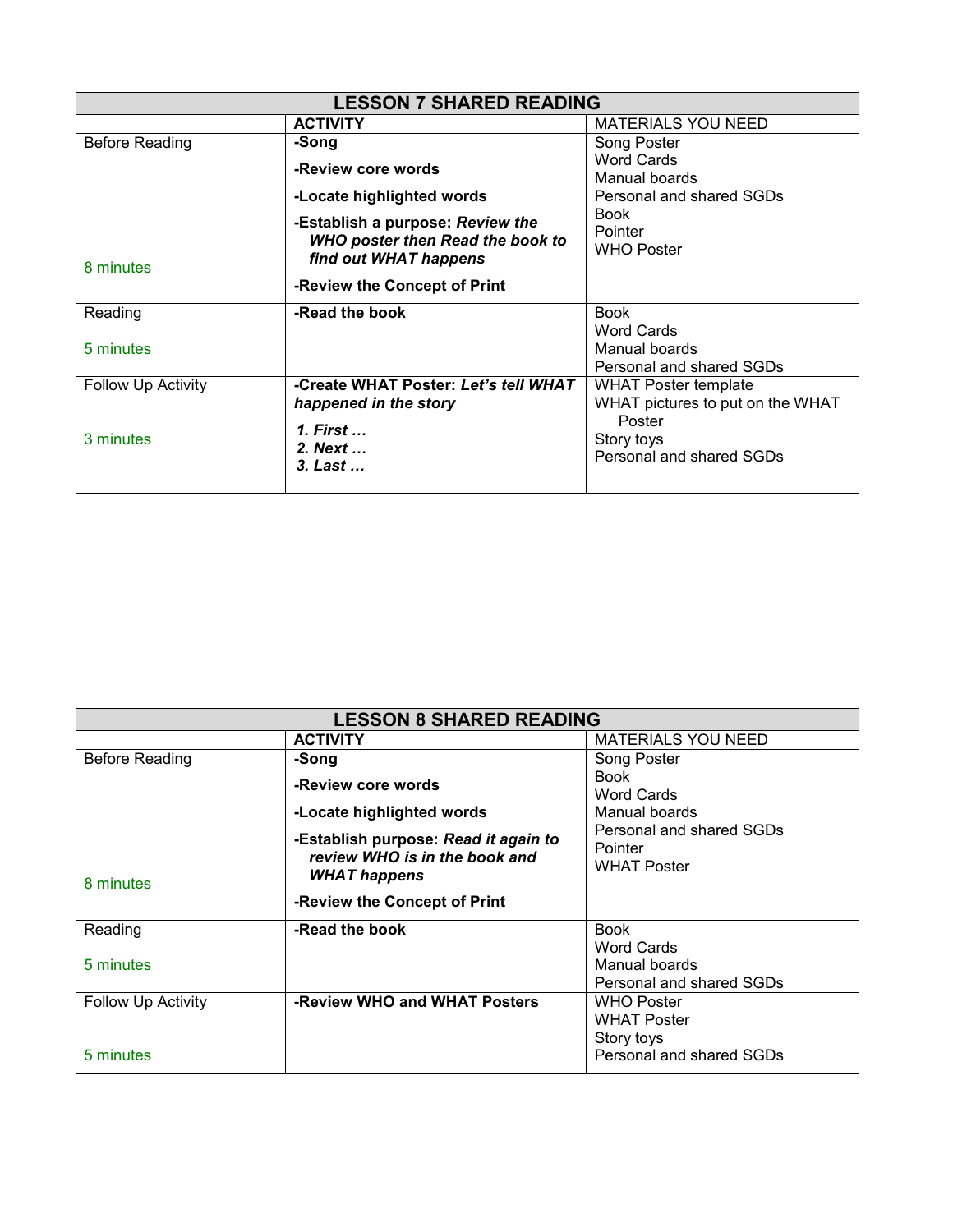| <b>LESSON 9 SHARED READING</b> |                                                                                                |                                                       |
|--------------------------------|------------------------------------------------------------------------------------------------|-------------------------------------------------------|
|                                | <b>ACTIVITY</b>                                                                                | <b>MATERIALS YOU NEED</b>                             |
| Before Reading                 | -Song                                                                                          | Song Poster                                           |
|                                | -Review core words                                                                             | <b>Word Cards</b><br>Manual boards                    |
|                                | -Locate highlighted words                                                                      | Personal and shared SGDs                              |
| 8 minutes                      | -Establish a purpose: Let's read<br>it again to tell WHO is in the<br>story and WHAT happened. | <b>Book</b><br>Pointer                                |
|                                | -Review the Concept of Print                                                                   |                                                       |
| Reading                        | -Read the book                                                                                 | <b>Book</b><br><b>Word Cards</b><br>Manual boards     |
| 5 minutes                      |                                                                                                | Personal and shared SGDs                              |
| <b>Follow Up Activity</b>      | -Review WHO and WHAT<br><b>Posters</b>                                                         | <b>WHO Poster</b><br><b>WHAT Poster</b><br>Story toys |
| 5 minutes                      |                                                                                                | Personal and shared SGDs                              |

| <b>LESSON 10 SHARED READING</b> |                                                                                                    |                                    |
|---------------------------------|----------------------------------------------------------------------------------------------------|------------------------------------|
|                                 | <b>ACTIVITY</b>                                                                                    | <b>MATERIALS YOU NEED</b>          |
| <b>Before Reading</b>           | -Song                                                                                              | Song Poster                        |
|                                 | -Review core words                                                                                 | <b>Word Cards</b><br>Manual boards |
|                                 | -Locate highlighted words                                                                          | Personal and shared SGDs           |
|                                 | -Establish a purpose: Let's read so<br>we can make a story map. That is a<br>picture of our story. | <b>Book</b><br>Pointer             |
| 8 minutes                       | -Review the Concept of Print                                                                       |                                    |
| Reading                         | -Read the book                                                                                     | <b>Book</b>                        |
|                                 |                                                                                                    | <b>Word Cards</b>                  |
| 5 minutes                       |                                                                                                    | Manual boards                      |
|                                 |                                                                                                    | Personal & shared SGDs             |
| <b>Follow Up Activity</b>       | -Review WHO and WHAT Posters                                                                       | <b>WHO Poster</b>                  |
|                                 | -Create Story Map Poster                                                                           | <b>WHAT Poster</b>                 |
|                                 |                                                                                                    | Story toys                         |
| 10 minutes                      |                                                                                                    | Personal and shared SGDs           |
|                                 |                                                                                                    | Chart paper for Story Map          |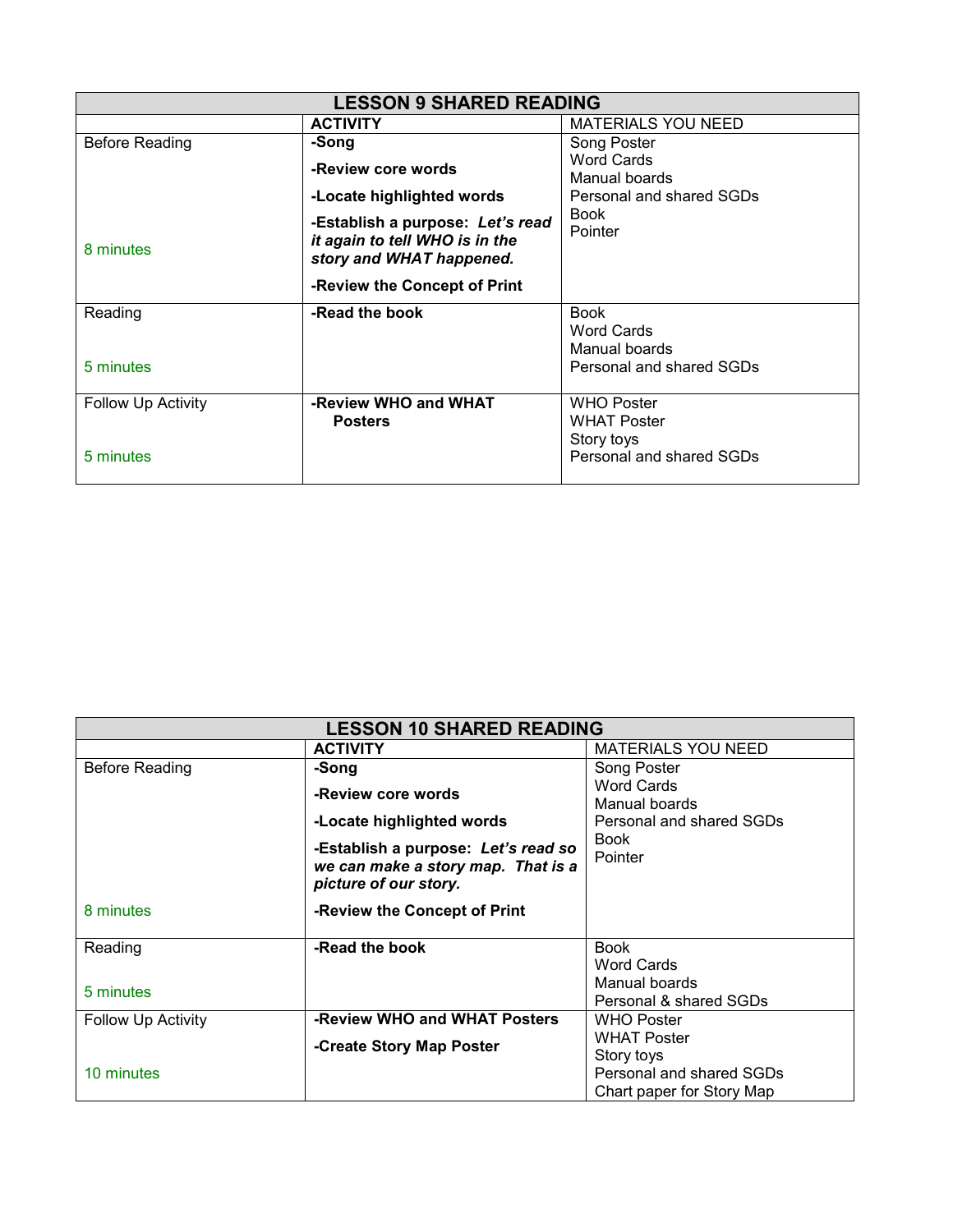| <b>LESSON 1 Shared Writing</b> |                                     |                                      |
|--------------------------------|-------------------------------------|--------------------------------------|
|                                | <b>Activity</b>                     | Materials You Need                   |
| <b>Before Writing</b>          | -Show book to set topic: Here's our | <b>Book</b>                          |
|                                | book. It has lots of books we know. | Pocket chart                         |
|                                | -Locate core words on SGDs &        | Word/symbol cards                    |
|                                | review story core words             | Individual SGDs                      |
| 8 minutes                      |                                     | Chart paper, marker                  |
|                                | -Introduce chart: Tomorrow we will  |                                      |
|                                | write about our new book. We will   |                                      |
|                                | use our special words               |                                      |
|                                |                                     |                                      |
| Getting Ready to Write         | -Introduce title of chart           | Chart paper with title written on it |
|                                |                                     |                                      |
| 2 minutes                      |                                     |                                      |
| <b>Follow Up Activity</b>      | -Letter-sound song                  | Letter Song Board                    |
|                                |                                     | Low tech SGDs with / letter sound/   |
| 5 minutes                      | -Letter Activity: Letter Stamping   | <b>Letter Activity Materials</b>     |
|                                |                                     |                                      |

| <b>LESSON 2 Shared Writing</b> |                                                                                                                                      |                                                                                      |
|--------------------------------|--------------------------------------------------------------------------------------------------------------------------------------|--------------------------------------------------------------------------------------|
|                                | Activity                                                                                                                             | Materials You Need                                                                   |
| <b>Before Writing</b>          | -Review story core words                                                                                                             | Pocket chart                                                                         |
| 5 minutes                      | -Review title of Shared Writing:<br>Yesterday we wrote the title of our story.<br>Today we will write our story.                     | Word/symbol cards                                                                    |
| Writing                        | -Begin sentence dictation $w/2$ adults + 2<br>children using carrier phrase - use<br>visuals/items to help children make<br>choices. | Predicable chart with title & carrier<br>phrase<br><b>Markers</b><br>Individual SGDs |
| 12 minutes                     | -Read back sentences with SGDs<br>-Find letter                                                                                       |                                                                                      |
| Follow Up Activity             | -Letter-sound song for letter                                                                                                        | Song Board                                                                           |
| 5 minutes                      | -Letter Activity: Crayon Rub                                                                                                         | Low tech SGDs with / letter sound/<br><b>Letter Activity Materials</b>               |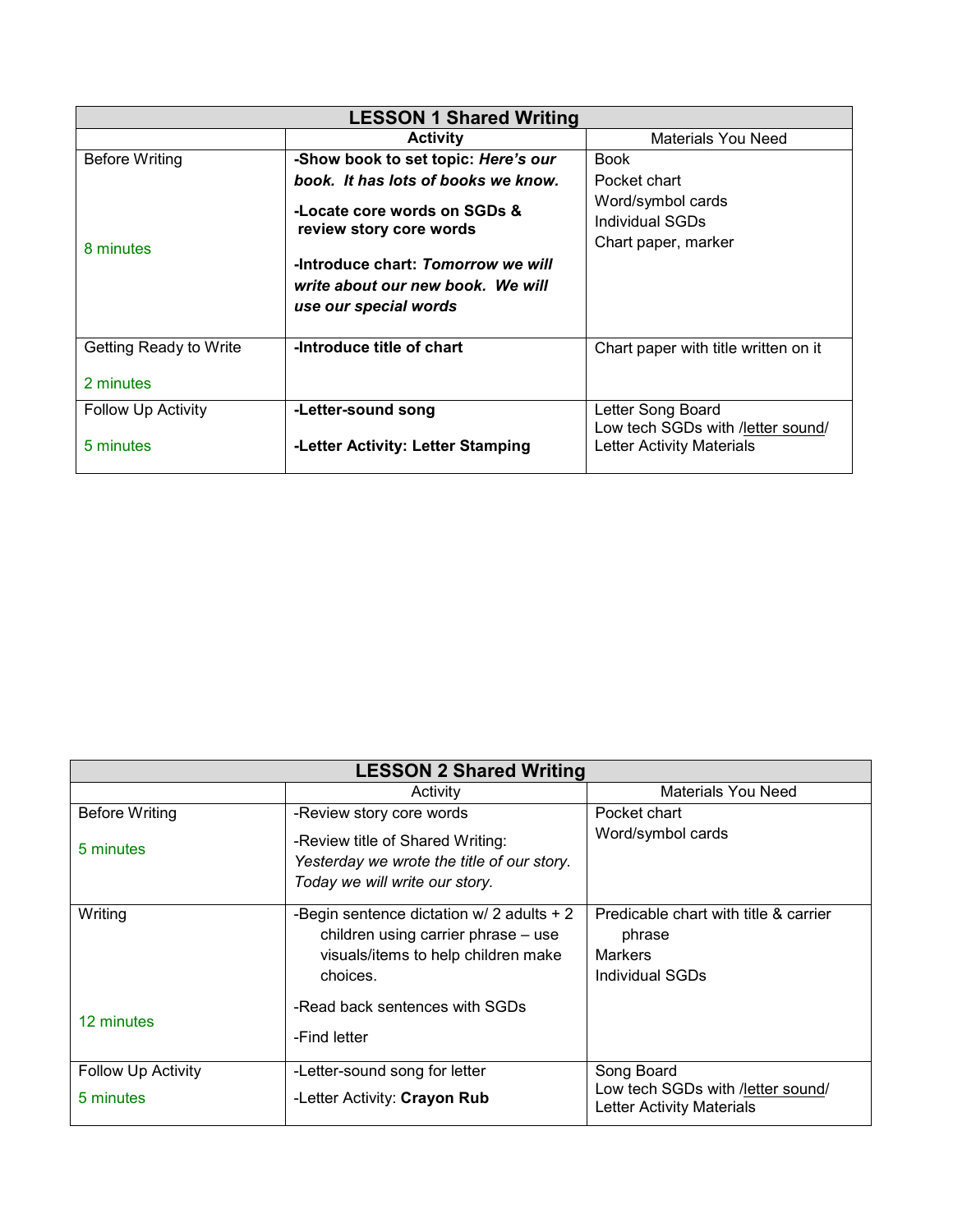| <b>LESSON 3 Shared Writing</b> |                                        |                                                                        |
|--------------------------------|----------------------------------------|------------------------------------------------------------------------|
|                                | <b>Activity</b>                        | Materials You Need                                                     |
| <b>Before Writing</b>          | -Review story core words               | Pocket chart                                                           |
| 5 minutes                      | -Review title of Shared Writing        | Word/symbol cards                                                      |
| Writing                        | -Finish sentence dictation w/ 2 adults | Partially completed predictable chart                                  |
|                                | +2 children                            | <b>Markers</b>                                                         |
|                                | -Read back sentences with SGDs         | Individual SGDs                                                        |
| 12 minutes                     | -Find special letter in the chart      |                                                                        |
| Follow Up Activity             | -Letter-sound song for letter          | Song Board                                                             |
| 5 minutes                      | -Letter Activity: Clothespin Choosing  | Low tech SGDs with / letter sound/<br><b>Letter Activity Materials</b> |

| <b>LESSON 4 Shared Writing</b> |                                               |                                                                |
|--------------------------------|-----------------------------------------------|----------------------------------------------------------------|
|                                | <b>Activity</b>                               | Materials You Need                                             |
| <b>Before Writing</b>          | -Review story core words                      | Pocket chart                                                   |
| 5 minutes                      | -Review title of chart                        | Word/symbol cards                                              |
| Writing                        | -Match name cards to chart                    | Chart paper, markers                                           |
| 10 minutes                     | -Begin touch reading sentences (1/2<br>class) | Children's SGDs                                                |
|                                | -Find letter                                  |                                                                |
| Follow Up Activity             | -Letter-sound song for letter                 | Song Board                                                     |
| 5 minutes                      | -Letter Activity: Letter Match                | Low tech SGDs with /letter sound/<br>Letter Activity Materials |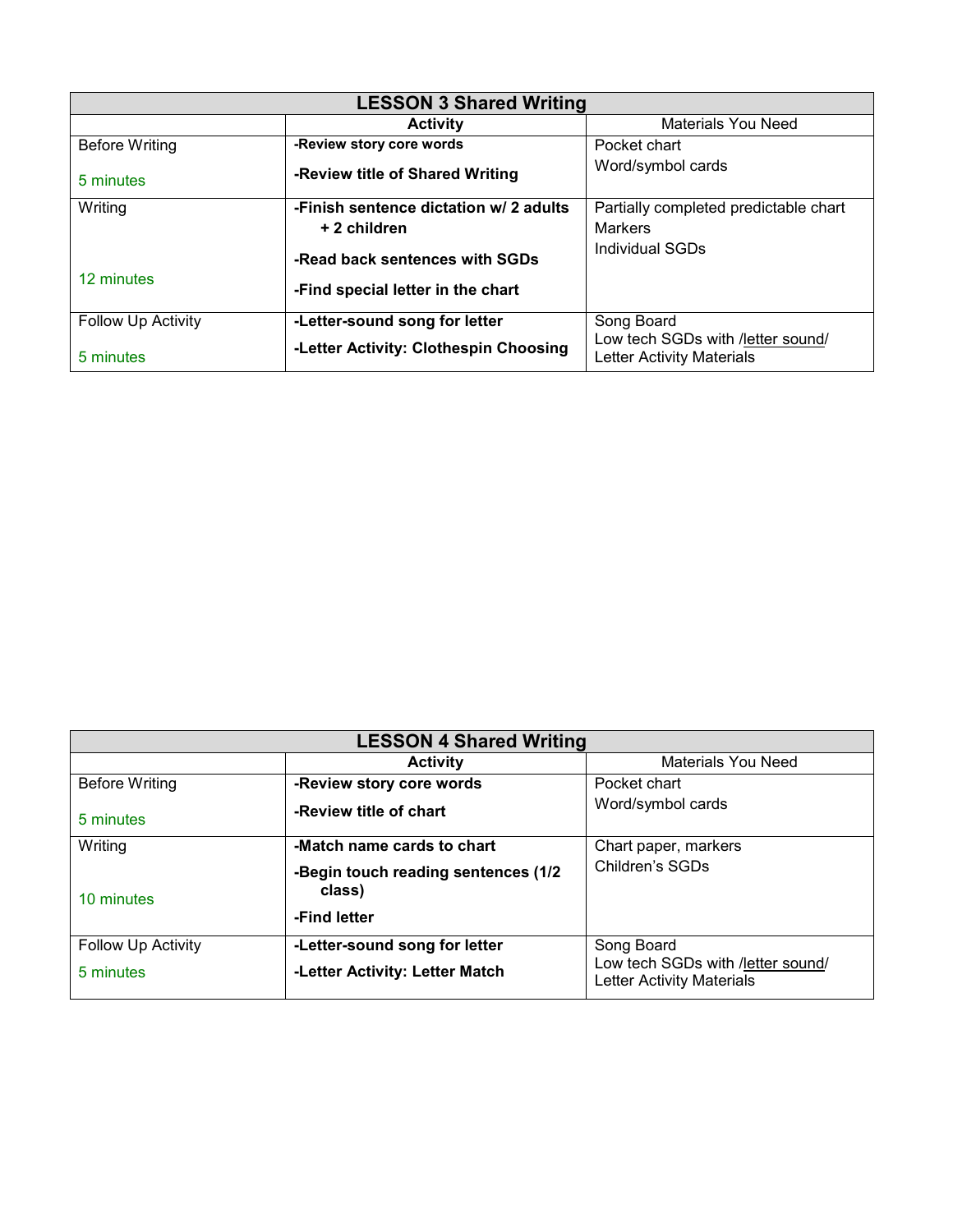| <b>LESSON 5 Shared Writing</b> |                                                                                          |                                                                |
|--------------------------------|------------------------------------------------------------------------------------------|----------------------------------------------------------------|
|                                | <b>Activity</b>                                                                          | Materials You Need                                             |
| <b>Before Writing</b>          | -Review story core words                                                                 | Pocket chart                                                   |
| 5 minutes                      | -Review title of Shared Writing                                                          | Word/symbol cards                                              |
| Writing                        | -Match name cards to chart                                                               | Chart paper, markers                                           |
|                                | -Finish touch-reading sentences                                                          | Children's SGDs                                                |
| 10 minutes                     | -Take pictures (whole chart, chart title,<br>individual sentences, children's<br>photos) |                                                                |
|                                | -Find special letter                                                                     |                                                                |
| Follow Up Activity             | -Letter-sound song for letter                                                            | Song Board                                                     |
| 5 minutes                      | -Letter Activity: Letter Bucket                                                          | Low tech SGDs with /letter sound/<br>Letter Activity Materials |

| <b>LESSON 6 Shared Writing</b> |                                                    |                                                                |
|--------------------------------|----------------------------------------------------|----------------------------------------------------------------|
|                                | <b>Activity</b>                                    | Materials You Need                                             |
| <b>Before Writing</b>          | -Review story core words                           | Pocket chart                                                   |
| 5 minutes                      | -Review title of the Shared Writing                | Word/symbol cards                                              |
| Writing                        | -Touch read entire chart                           | Chart paper, markers                                           |
|                                | -Core word hunt in chart                           | Children's SGDs                                                |
| 10 minutes                     | -Find special letter in chart text                 |                                                                |
| Follow Up Activity             | -Letter-sound song for letter                      | Song Board                                                     |
| 5 minutes                      | -Letter Activity: Gel Letter Trace the<br>letter . | Low tech SGDs with /letter sound/<br>Letter Activity Materials |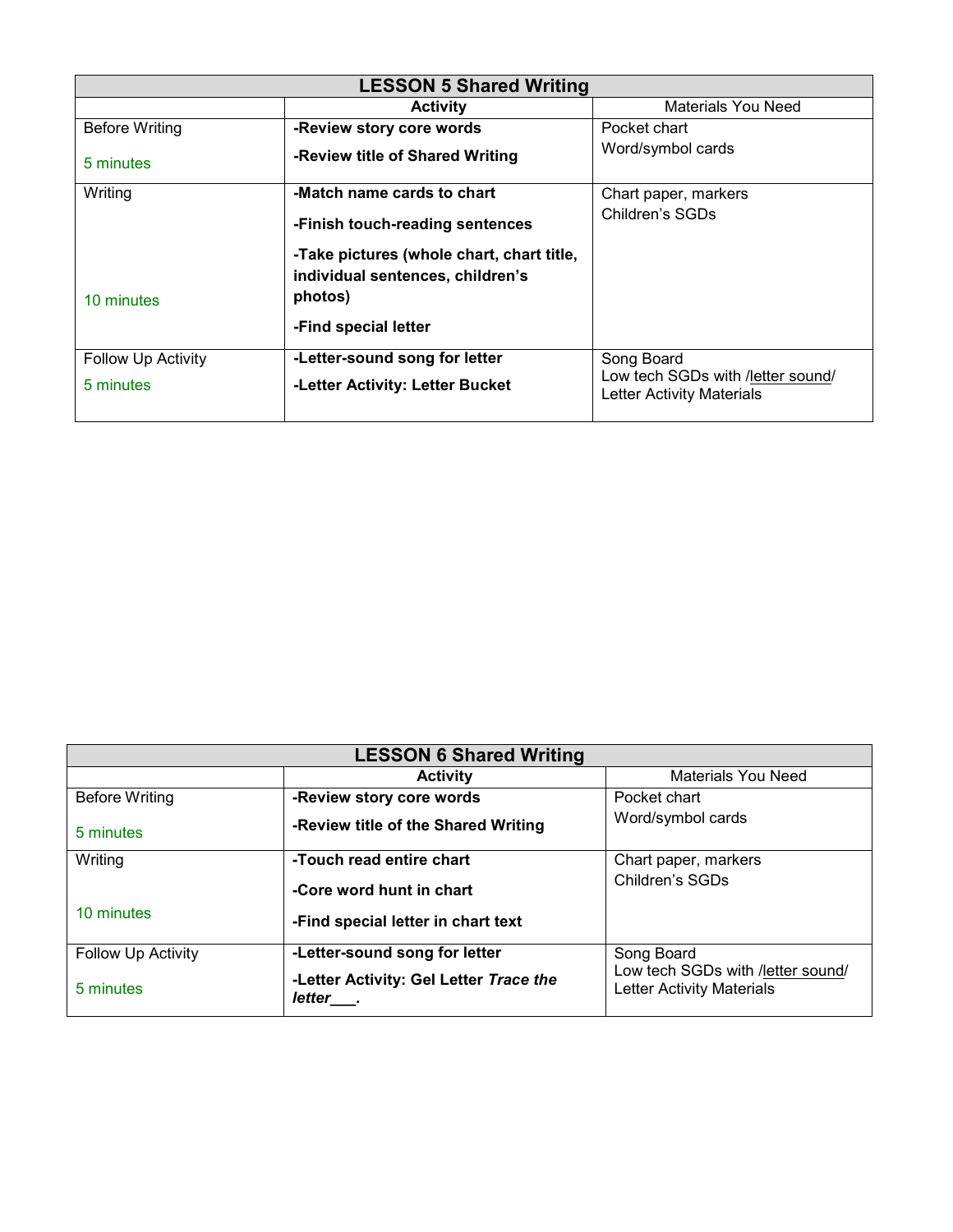| <b>LESSON 7 Shared Writing</b> |                                             |                                                                       |
|--------------------------------|---------------------------------------------|-----------------------------------------------------------------------|
|                                | <b>Activity</b>                             | <b>Materials You Need</b>                                             |
| <b>Before Writing</b>          | -Review story core words                    | Pocket chart                                                          |
| 5 minutes                      | -Review title of Shared Writing             | Word/symbol cards                                                     |
| Writing                        | -Introduce PPT Chart Book - Read title      | Laptop with PPT Chart Book                                            |
| 10 minutes                     | -Everyone touch reads their own<br>sentence | <b>Children's SGDs</b>                                                |
| Follow Up Activity             | -Letter-sound song for letter               | Song Board                                                            |
| 5 minutes                      | -Letter Activity: Letter Categories         | Low tech SGDs with /letter sound/<br><b>Letter Activity Materials</b> |

| <b>LESSON 8 Shared Writing</b> |                                       |                                                                |
|--------------------------------|---------------------------------------|----------------------------------------------------------------|
|                                | <b>Activity</b>                       | <b>Materials You Need</b>                                      |
| <b>Before Writing</b>          | -Review story core words              | Pocket chart                                                   |
| 5 minutes                      | -Review title of Shared Writing       | Word/symbol cards                                              |
| Writing                        | -Clap sentences on PPT Chart Book     | Laptop with PPT Chart Book                                     |
|                                | -Core word hunt in chart              | Children's SGDs                                                |
| 10 minutes                     | -Find the special letter              |                                                                |
| Follow Up Activity             | -Letter-sound song for letter         | Song Board                                                     |
| 5 minutes                      | -Letter Activity: Letter on the Floor | Low tech SGDs with /letter sound/<br>Letter Activity Materials |